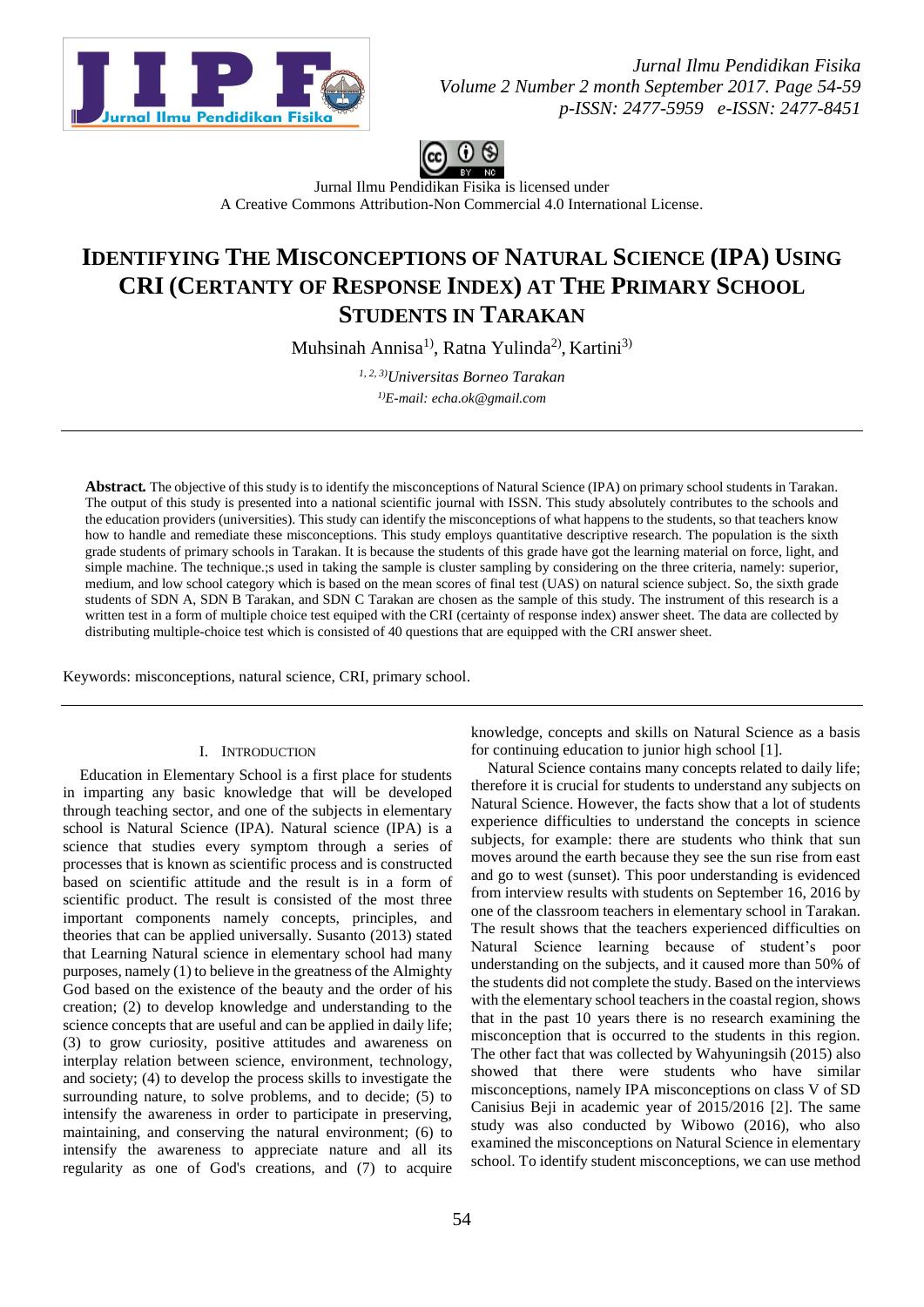

*Jurnal Ilmu Pendidikan Fisika Volume 2 Number 2 month September 2017. Page 54-59 p-ISSN: 2477-5959 e-ISSN: 2477-8451*

of *certainty of response index (CRI)* [3]. This method was discovered by Hasan Saleem in 1999. This method is a tool used to measure respondents' confidence/assurance level in answering problems/questions that are given together with each question answer. Based on the explanation, a research on identification of misconception on Natural Science using CRI (certainty of response index) in elementary school students in Tarakan should be done in order to find the solutions and identify misconceptions that are experienced by students. The problem statements in this study are as follows: 1) How many the student percentage that have misconception on Nature Science on elementary school in Tarakan City? And 2) How is Nature Science misconception on elementary school students in Tarakan City?

## **Nature Science Characteristics**

Nature Science is knowledge discipline that has characteristics as other disciplines. Each discipline apart from having general characteristics it also has special features/characteristics. As for general characteristic of a science is a set of facts and rules stating the relationship between each other. Those facts are systematically arranged and stated with appropriate language and certainty to make it easily searchable and understandable for communication.

On a site Stated by Pardede (2010) that the special features include (a) Natural Science has scientific value, meaning that the truth in Natural Science can be proven again by others by using scientific approaches and procedures as done earlier by the inventor; (b) The Natural Science is a collection of knowledge that is systematically arranged, and in its common usage is limited to natural phenomena; (c) Natural Science is a theoretical knowledge; (d) Natural Science is a series of related concepts; and (e) Natural Science includes four elements: product, process, application and attitude [4].

The products can be in a form of facts, principles, theories, and laws. The process is a problem solving procedure. Application is an application of the method or scientific work and the concept of Natural Science in daily life. Attitude is a curiosity to any objects, natural phenomena, living beings, as well as the causal relationship inducing new issues that can be resolved through the correct procedures.

## **Nature Science Teaching for Elementary School**

The concept of Nature Science in elementary school is an integrated concept because it has not been separated independently like the subjects of chemistry, biology, and physics. Natural Science as a knowledge discipline and due to its application in society makes Natural Science education to be very important. In learning Natural Science should also adjusting to a child's cognitive structure. Paolo and Marten (in Samatowa, 2009) define the process skills as follows: (1) to observe, (2) to understand the observed subjects, (3) to use the new knowledge to predict what will happens, (4) to test the predictions under certain conditions to see whether the predictions are true or false [5]. In Natural Science, the students and other learners should remain skeptical to allow them always ready to modify their models about this nature to be in line with the new discoveries.

## **Definition of misconception**

The form of misconception can be taken from any initial concept, errors, improper relationships between the concepts, intuitive ideas or naive view. Novak (in Suparno, 2013) defined the misconception as interpretation of concepts against unacceptable statement. Brown (1989; 1992) described that misconception is a naïve view and define it as an idea that is not in accordance with the scientific sense that is accepted at this moment. Feldsine (1987) considered misconception as an error and an improper relation between concepts. Fowler (1987) described it in more detail on misconception meaning. He looked misconception as an inaccurate understanding of the concept, the use of the wrong concepts, classification of wrong examples, the chaos of different concepts, and the hierarchical relationship on wrong concepts. Hasan (1997) also defined misconception as a different cognitive structure (understanding) from the existing understanding and from accepted facts in daily life, and this cognitive structures could interferes the reception to new science [6]. From the above understanding it can be concluded that the misconception is a concept that is incompatible with the scientific sense or with the understanding that being received by the experts.

## **The causes of misconception**

Misconception may come from several sources, such as from teachers who deliver false concept, from the students, and also from the lack of proper teaching methods. According to Supano (2013), the causes for misconception happened are caused by the condition of students, teachers, textbooks, and context and teaching methods. For more details, the causes of misconceptions are as follows:

Misconception from the students can occur because of students' association to daily terms that lead to misconceptions.

b. Teacher

Student's misconception may occur if the teacher does not master the concept that will be taught to students properly.

c. Teaching methods

Some teachers who use less accurate teaching methods, especially who emphasizes only in one side to the involved concept, although in overall it could help students to understand the subject, it could lead to misconception in student.

d. Book

The uses of too difficult and complex language sometimes make the student cannot understand well to the written subject in the book, as a result, the student misinterpret the book contents.

e. Context

In this case the specific causes of misconception are the use of daily language, friends, as well as the beliefs and religious teachings.

Suparno (2013) classified the causes of misconception as in Table 2.1 below.

a. Student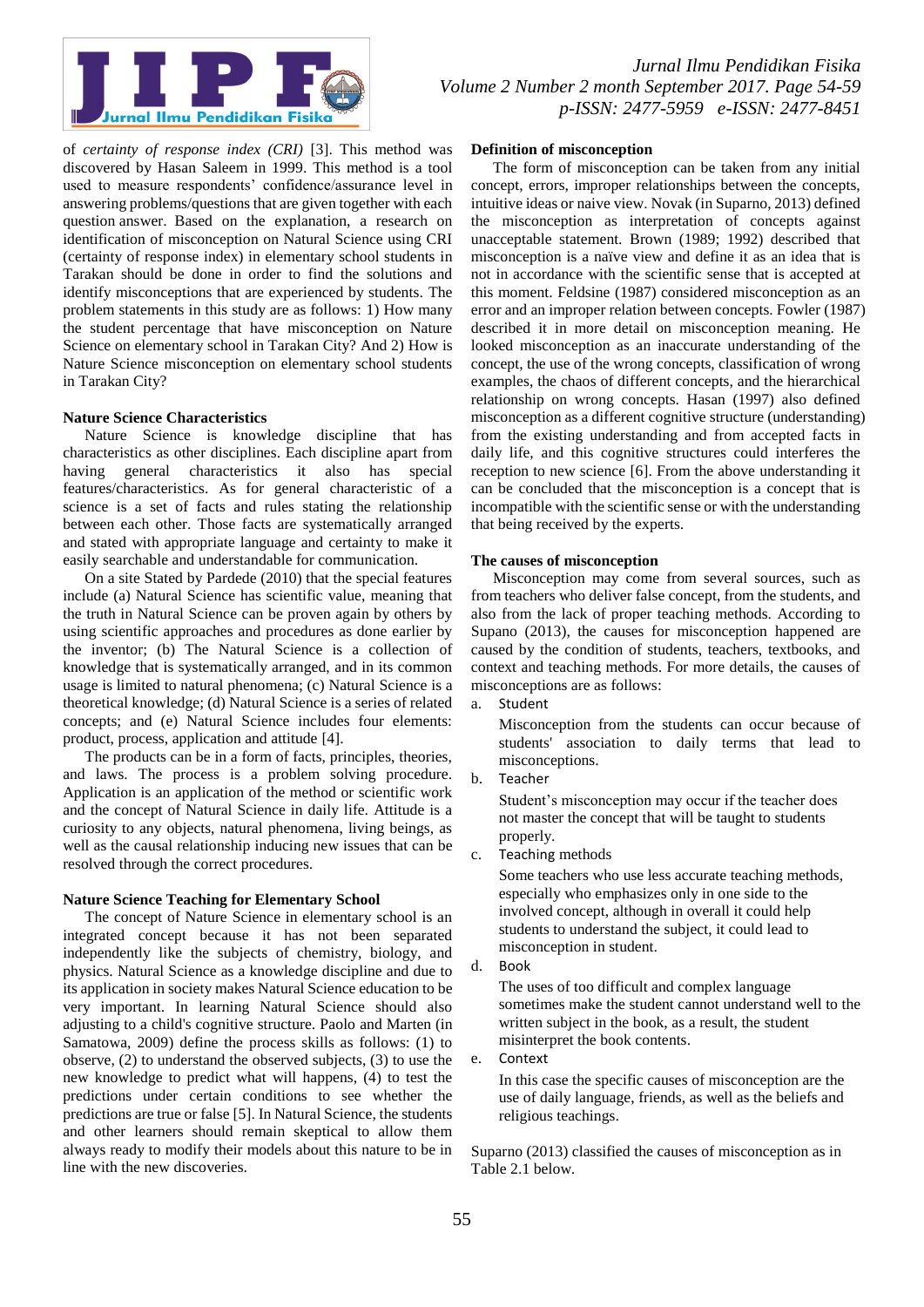

#### TABLE I

THE CAUSE OF STUDENT'S MISCONCEPTION

| <b>Main cause</b> | <b>Special cause</b>                                    |
|-------------------|---------------------------------------------------------|
| Student           | Preconception                                           |
|                   | Associative thinking                                    |
|                   | humanistic thoughts                                     |
|                   | Incomplete / incorrect Reasoning                        |
|                   | Wrong intuition                                         |
|                   | Student's cognitive development                         |
|                   | stage                                                   |
|                   | Student's ability                                       |
|                   | Student's interest                                      |
| Teacher/lecturer  | Did not master the subject,                             |
|                   | incompetent                                             |
|                   | Did not a graduate from the correct                     |
|                   | department                                              |
|                   | Did not allow students to express                       |
|                   | their ideas                                             |
|                   | Teacher's bad relationship                              |
| Textbook          | Wrong explanation                                       |
|                   | Wrong writing, especially in the                        |
|                   | formula                                                 |
|                   | The writing level is too high for                       |
|                   | students                                                |
|                   | Students do not know how to read                        |
|                   | textbooks                                               |
|                   | In order to attract the readers,                        |
|                   | fiction books of science sometimes                      |
|                   | give deviate concept                                    |
|                   | Cartoons often contain                                  |
|                   | misconception                                           |
| Context           | Student's experience                                    |
|                   | Different colloquially (daily                           |
|                   | language)                                               |
|                   | Wrong discussion friend                                 |
|                   | Faith and religion<br>Wrong explanation from parents or |
|                   | others                                                  |
|                   | Student's life context (wrong tv,                       |
|                   | radio, film)                                            |
|                   | Feeling happy / not happy free or                       |
|                   | depressed                                               |
| Teaching method   | Only lecturing and writing                              |
|                   | Directly into mathematical form                         |
|                   | Do not express student's                                |
|                   | misconception                                           |
|                   | Did not correct the wrong                               |
|                   | homework                                                |
|                   | Analogy model                                           |
|                   | Practicum model                                         |
|                   | Discussion model                                        |
|                   | Limited demonstration model                             |
|                   | Non-multiple intelligences                              |

## **Certainty of Response Index (CRI)**

Certainty of Response Index method is a method that was introduced by Hasan Saleem, Diola Bagayoko, and Ella L. Kelley to measure the emerging misconception. Using CRI method, respondents are asked to provide certainty level of their own ability by associating confidence level with knowledge, concepts, or law. CRI method asks respondents to answer questions along with the provision of degree or scale

## *Jurnal Ilmu Pendidikan Fisika Volume 2 Number 2 month September 2017. Page 54-59 p-ISSN: 2477-5959 e-ISSN: 2477-8451*

(degree of) respondents' confidence in answering the question. This method can describe student's confidence to the correctness of the response alternatives answer.

CRI scale is modified to 4, namely: Understood, Understood with less confident, misconceptions, and Do not Know the Concept. When the confidence scale is low (CRI grades ranging at 0-2) it is stated that the respondents answer the question by guessing, regardless whether the answers are right or wrong. It also shows that the respondents do not understand the concept. When the CRI scales are high, and the answers are correct, it shows that respondents understand the concept (the answers have reasons), however if the CRI scales are high, and the answers are wrong, it shows any misconceptions are experienced. Thus, whether the students have misconceptions, or do not understand any concept, it can be distinguished in a simple way namely by comparing whether the question answers are true or not with the answer the high and low index (CRI) is given to that question. The condition to distinguish between students who know the concepts, misconceptions, and who do not understand the concept for respondents in individual and in groups can be seen in Table 2 below

#### TABLE II

CRI CONDITIONS FOR DISTINGUISHING STUDENT WHO KNOW CONCEPTS, MISCONCEPTIONS, AND WHO DO NOT UNDERSTOOD THE ANY CONCEPTS

| Answer<br>Criteria       | Low CRI $\langle 2.5 \rangle$                                                                                                                   | High CRI $(>2.5)$                                                                                                          |
|--------------------------|-------------------------------------------------------------------------------------------------------------------------------------------------|----------------------------------------------------------------------------------------------------------------------------|
| The Answer is<br>correct | The<br>is.<br>answer<br>correct but the CRI<br>is low, it means that<br>the student do not<br>understand<br>the<br>(luckv)<br>concept<br>guess) | <b>The</b><br>answer<br><b>1S</b><br>correct and the CRI<br>is high, it means that<br>the student know the<br>concept well |
| The Answer is<br>Wrong   | The<br><i>is</i><br>answer<br>wrong and the CRI<br>is low, it means that<br>the student do not<br>understand<br>the<br>concept                  | The answer is wrong<br>but the CRI is high,<br>it<br>that<br>means<br>misconceptions<br>are<br>happened                    |

From the table 2, it can be deduced that every student data is oriented to a combination of right and wrong answers, as well as based on the intensity of CRI, then the data diagnosis are grouped into three groups of students namely the student who have understood the subject, misconceptions, and the student who do not understand. The functions of CRI methods are based on research of Saleem et.al., namely:

- 1. as a means to assess the appropriateness/suitability of emphasis of a concept in multiple sessions.
- 2. as a diagnostic means to allow teachers to modify his teaching method
- 3. as a means to assess the progress/effectiveness of the used teaching method.
- 4. as a means to compare the effectiveness of teaching methods including technologies, strategies. Did the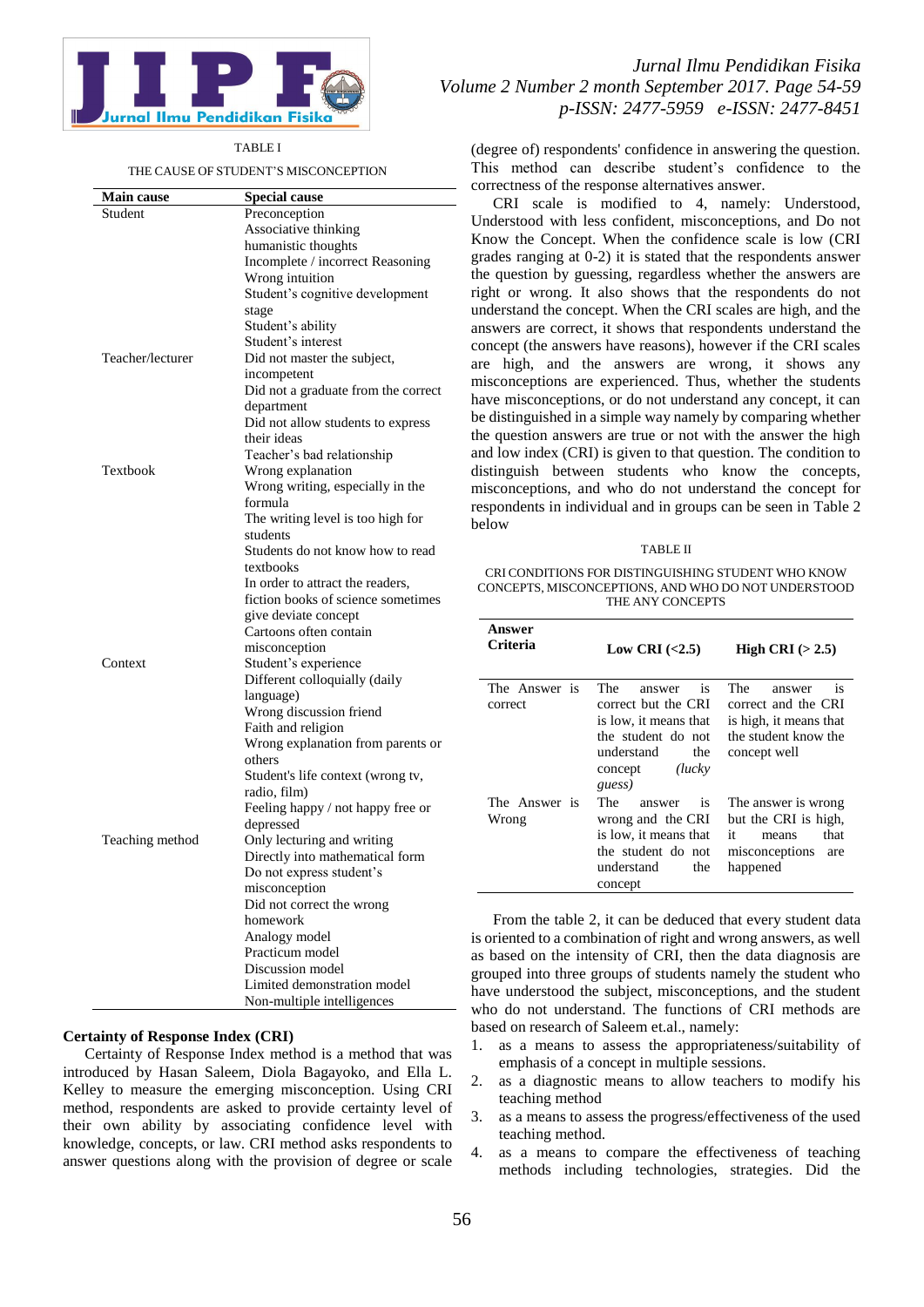

integrated approaches are able to improve student's understanding and increase student proficiency in solving problems or not.

## **Elementary School in Tarakan City**

Elementary school (abbreviated SD; English: Elementary School) is the most basic level of formal education in Indonesia. Elementary school is completed within 6 years, ranging from 1<sup>st</sup> grade to 6<sup>th</sup> grade. Currently, 6<sup>th</sup> grade students are required to participate in National Examination/*Ujian Nasional* (formerly is called with Ebtanas) and school examination (or called US) affecting the students' graduation. Elementary school graduates can continue their education to junior high school (or the equivalent). Elementary school can be held by the government or private party. Since the regional autonomy was applied in 2001, the management of public elementary school (SDN) in Indonesia that was previously under the Ministry of Education has been the responsibility of district/city local government now. While the Ministry of Education only acts as a regulator in terms of national education standards. In structure, the public elementary school is the technical executing unit of districts/cities education department. Tarakan City has 47 elementary schools, 1 Public Special School, and 20 private elementary schools spread around Tarakan.

## II. METHODS

#### *A. Research design*

The research study used a quantitative descriptive research. Descriptive research is a research study that describes or represents the existing phenomena [7].

## *B. Population and sample*

The population in this research study was students in sixth grade elementary school in Tarakan city who had receive subject on force, light and simple machines. Cluster sampling was used as sampling technique, with consideration of three school criteria, namely school with category of favorite school, medium category school, and low category based on the UAS average value of Natural Science subject, namely SDN A, SDN B Tarakan, and SDN C Tarakan.

#### *C. Research Instruments*

Multiple choice test instrument was used in this research study with total 40 questions and also included with CRI model answer sheets.

#### *D. Data collection technique*

To collect data, this study provide test using CRI response sheet. The selection of confidence level was modified simpler from 6 scales to 3 scales, namely confident, doubt and unsure.

The student's answers based on CRI criteria category were percentage based on categories of understand, misconception, and do not understand. It was calculated with formula [8]

$$
P = \frac{f}{N} \times 100\%
$$
 (1)

Note:

*P*: percentage figure of group

*f*: Total students in each group

*N*: Total individuals (the total number of students designated as research subject)

## *E. Data analysis technique*

Data was collected from the CRI diagnostic test result. Students' answers were assessed with the following assessment criteria:

| <b>TABLE III</b>                    |
|-------------------------------------|
| <b>OUESTION ASSESSMENT CRITERIA</b> |

| <b>Question type</b> | Score | <b>Description</b>       |
|----------------------|-------|--------------------------|
|                      |       | If the answer is correct |
| Multiple Choice      |       | If the is wrong answer   |

The misconceptions percentage level can be categorized into several categories as shown in Table 4 below.

## TABLE IV

#### MISCONCEPTION CATEGORIES

| <b>Percentage</b> | Category |
|-------------------|----------|
| $0 - 30\%$        | Low      |
| $31\% - 60\%$     | Medium   |
| $61\% - 100\%$    | High     |

#### III. RESULTS AND DISCUSSION

The students' answers are presented in four categories, namely understand the concept (PK), understand the concept with less confident (PKKY), misconceptions (M) and Do not Know concept (TTK). Student Answers of SDN A are presented in Figure 1 below.



Fig. 1 Misconception of Nature Science at SDN A Tarakan

Based on Figure 1, , shows that as many as 27.18% are categorized in Understand the Concept, as many as 12.42% are categorized as student who understand the concept with less confident, and 27.52% are categorized as student who misconception, and as many as 32.82% are categorized as student who does the student who do not know the concept.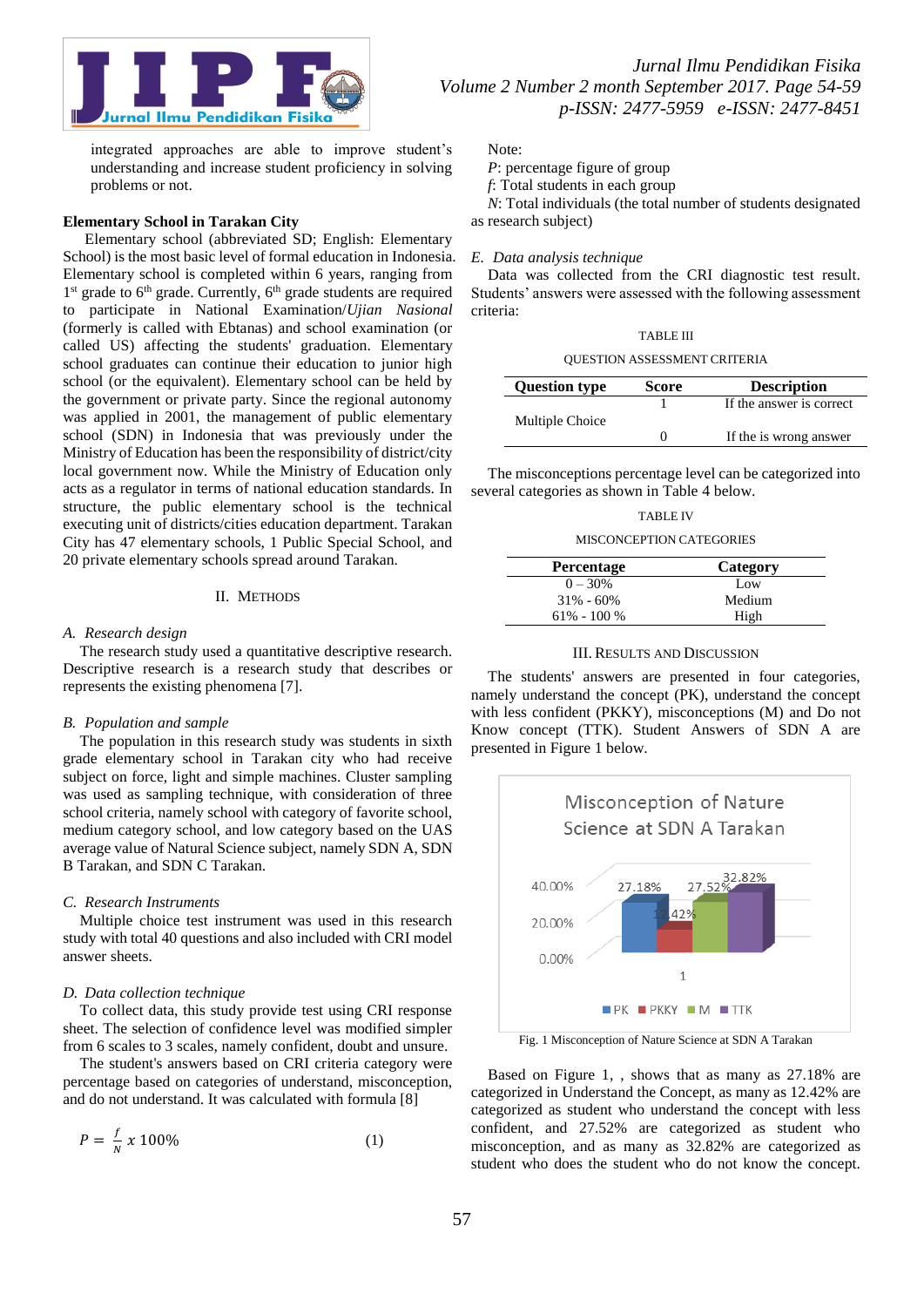

Total questions that cause misconception are more than 30% and are shown in number 2, 3, 5, 16, 19, 20, 21, 22, 25, 26, 27 and number 31.

The data of students' answer from SDN B Tarakan are presented in Figure 2 below.



Fig. 2 Misconception of Nature Science at SDN B Tarakan

Based on Figure 2, it is shown that as many as 24.55% are categorized as the students who Understand concept, as many as 10.89% are categorized as student who understand the concept with less confident, as many as 36.08% are categorized as student who had misconception, and as many as 28.40% are categorized as student who do not know the concept. Total questions that cause misconception are more than 30% are shown in number 2, 3, 5, 8, 10, 11, 15, 16, 19, 20, 21, 22, 23, 24, 25, 26, 37.31, 38 and 39.

The data of students' answer from SDN C Tarakan are presented in Figure 3 below.



Fig. 3 Misconception of Nature Science at SDN 016 Tarakan

Based on Figure 3, it is shown that as many as 23.07% are categorized as the students who Understand concept, as many as 10.55% are categorized as student who understand the concept with less confident, as many as 41.38% are categorized as student who had misconception, and as many as 25% are categorized as student who do not know the concept. Total questions that cause misconception are more than 30% are shown in number 2, 3, 5, 8, 10, 11, 15, 16, 19, 20, 21, 22, 23, 24, 25, 26, 37.31, 38 and 39.

Question with highest misconception is question on number 19 with average of 75.27%, the question contains image of feather and marble at the same height in vacuum tube and then the feather and marble are dropped from the same height. Student of SDN A who had misconceptions were as many as 71% students; 82.1% of students at SDN B Tarakan and 72.7% of students at SDN C Tarakan. Some students thought that the marble was the first object that arrived to the ground. Their assumption was taken from daily activities, where object with greater mass would first arrive to the ground than object with smaller mass. They did not pay attention to the condition where feather and marble were located. The other students answered that feather and marble float in the air like an astronaut who float in outer space. The fact is the absence of (or small) gravity causes the absence of air in outer space. However, the absence of air in the tube does not mean the absence of gravity because gravity is an attractive force between objects (between the feather and the earth, and between the marble and the earth). Both of these objects will fall with the same acceleration, and will get to the bottom of the tube simultaneously because of no air friction within the tube. Based on the selection of answers, the correct answer is A where both objects fall to the bottom of the tube simultaneously, i.e. marble and feather will fall on the same basis if it were in a vacuum tube.

The second highest question experiencing misconception was question number 25 with an average misconception of 68.07%. As many as 51% students at SDN A Tarakan experienced misconception, 85% students at SDN B Tarakan also experienced misconception and 68.2% students at SDN C Tarakan experienced misconception also. The misconception was happened on subject where the stone was thrown in the middle of the pond where the poolside water comes from the edge of the pool. However, many students answered that the poolside water came from location where the rock fell namely in the middle of the pool and the water also came from the bottom of the pool where the rock had fallen. The students might think that the water travels along the wave. The fact is when the wave passes, the water move up and down (vibrating), therefore the correct answer is C.

The third highest question experiencing misconception was number 21 with an average misconception of 62%, a question about force to object. The first image was an image of a jockey who rode his horse, and the other image was an image of a man pushing a wall. As many as 51% students at SDN A experienced misconception; 71.4% students at SDN B Tarakan experienced misconception, and 63.6% students at SDN C Tarakan experienced misconception. Most of the students answered that the horse exerts a force to the jockey, while the wall did not exert a force to the man. They assumed that only living organisms that can exert a force, while inanimate objects could not exert any force to living organisms. The opposite was assumed by some students where only the inanimate objects that can exert force while horse could not exert force because the horse was ridden by humans.

In determining the most powerful misconseptions then be identified as a group. Analysis of misconceptions students in groups can be known based on the average value of CRI were answered correctly and the answer wrong and the fraction of